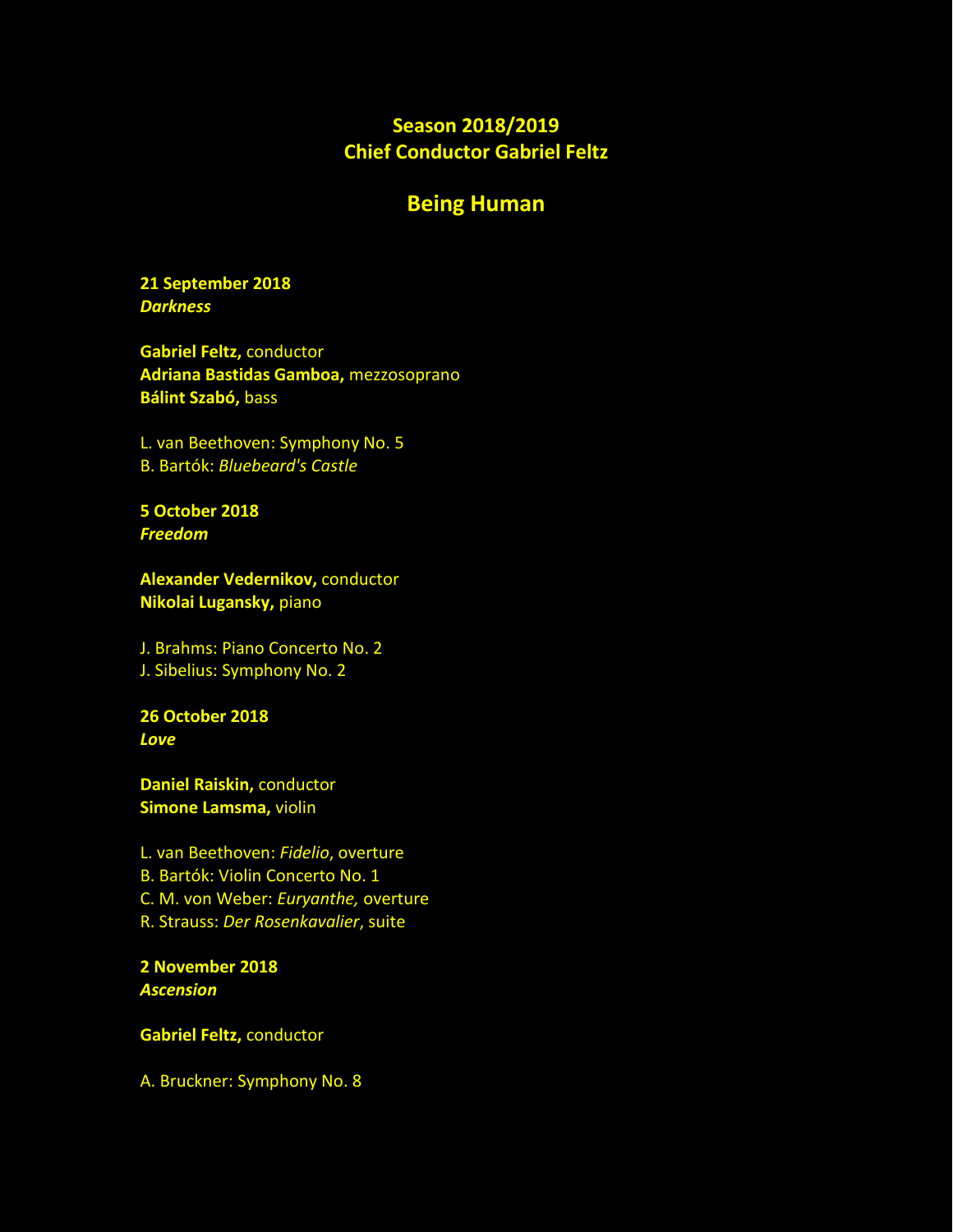**9 November 2018** *Wisdom*

**Fabrice Bollon,** conductor **Alina Pogostkina**, violin

R. Wagner: *Parsifal (Good Friday Spell)*  P. Vasks: *Distant Light* D. Shostakovich: Symphony No. 9

**16 November 2018** *Love*

**Michail Jurowski,** conductor **Milan Savić**, saxophone

P. I. Tchaikovsky: *Francesca da Rimini* I. Brkljačić: *Love! – Sax Concerto* (commission of the Belgrade Philharmonic) S. Prokofiev: *Romeo and Juliet* 

**23 November 2018** *Darkness*

**Gabriel Feltz,** conductor **Sergej Krylov,** violin

W. A. Mozart: *Eine kleine Nachtmusik* S. Prokofiev: Violin Concerto No. 2 T. Adès*: Asyla*

**7 December 2018** *Freedom*

**Gabriel Feltz,** conductor **Barnabás Kelemen,** violin

L. van Beethoven: *Leonore Overture* No. 3 C. Saint*-*Saëns*:* Violin Concerto No. 3 L. Janáček*: Sinfonietta*

**14 December 2018** *Ascension*

**Cristian Mandeal,** conductor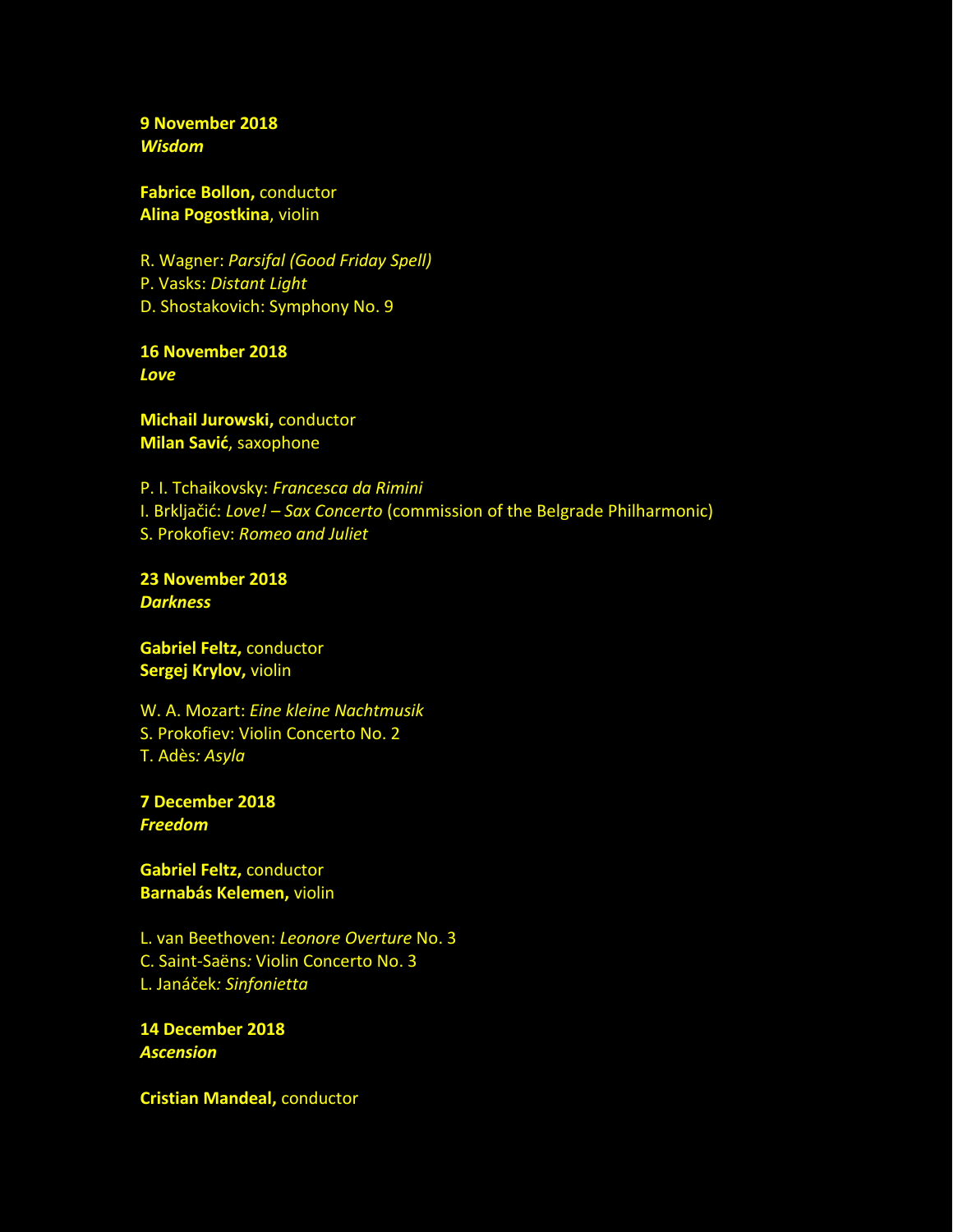## **David Fray**, piano

*A.* Pärt: *Fratres* F. Chopin: Piano Concerto No. 2 F. Delius: *The Walk to the Paradise Garden* R. Strauss: *Death and Transfiguration*

**21 December 2018** *Freedom*

**Daniel Raiskin,** conductor **Alexander Buzlov**, violoncello

Е. Elgar: Violoncello Concerto D. Shostakovich: Symphony No. 8

**18 January 2019** *Wisdom*

**Uroš Lajovic,** conductor **Sergei Nakariakov**, trumpet

Ј. Haydn: Symphony No. 44 (*Trauer*) А. Arutiunian: Trumpet Concerto P. Hindemith: *Die Harmonie der Welt*

**25 January 2019** *Darkness*

**Hans Graf,** conductor **Andreas Ottensamer,** clarinet

C. М. von Weber: *Der Freischütz*, overture C. М. von Weber: Clarinet Concerto No. 1 А. Dvořák: *Othello* G. Mahler: Symphony No. 10 (*Adagio)*

**1 February 2019** *Love*

**Gabriel Feltz,** conductor **Michaela Kaune,** soprano **Thomas Mohr,** tenor **Thorsten Grümbel,** bass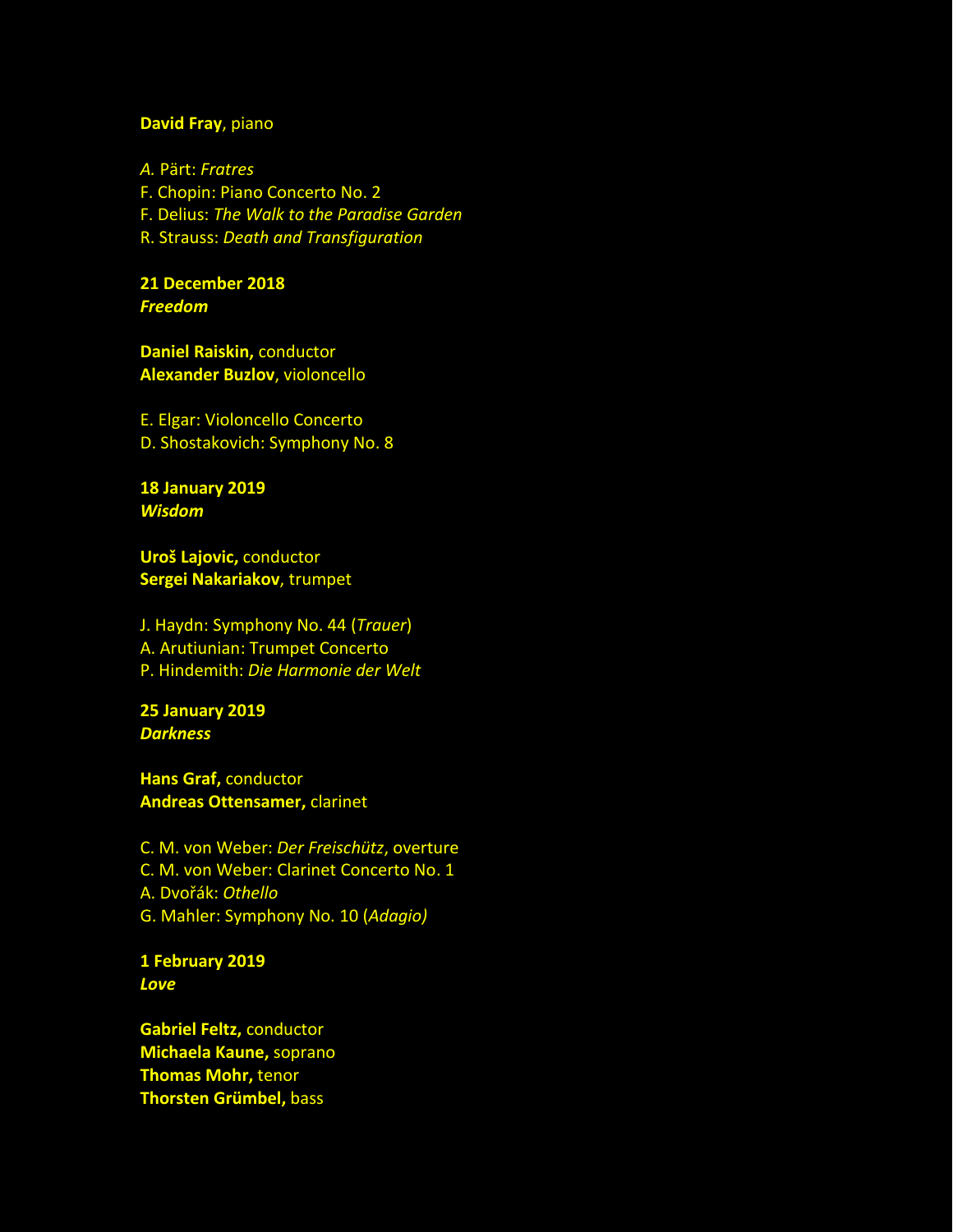#### **Gabriel Feltz,** piano

L. van Beethoven: *An die ferne Geliebte* R. Wagner: *Die Walküre*, Act I

**8 February 2019** *Ascension*

**Howard Griffiths,** conductor **Choir** *Obilić* **Artistic Society** *Branko Krsmanović*

J. S. Bach: Suite No*.* 3 L. Bernstein: *Chichester Psalms* C. Franck: Symphony in D minor

**22 February 2019** *Wisdom*

**Leo McFall,** conductor **Saša Mirković,** viola

F. Mendelssohn: *The Fair Melusine* D. Jovanović: *Seasons* E. Elgar: *Enigma Variations*

**1 March 2019** *Freedom*

**Uroš Lajovic,** conductor **Christian Poltéra**, violoncello

А. Borodin: *In the Steppes of Central Asia* S. Prokofiev: *Sinfonia concertante* P. I. Tchaikovsky: Symphony No. 5

**8 March 2019** *Love*

**Daniel Raiskin,** conductor **Anna Tifu,** violin

M. Ravel: *Shéhérazade*, overture Е. Chausson: *Poème* P. de Sarasate: *Gypsy Airs*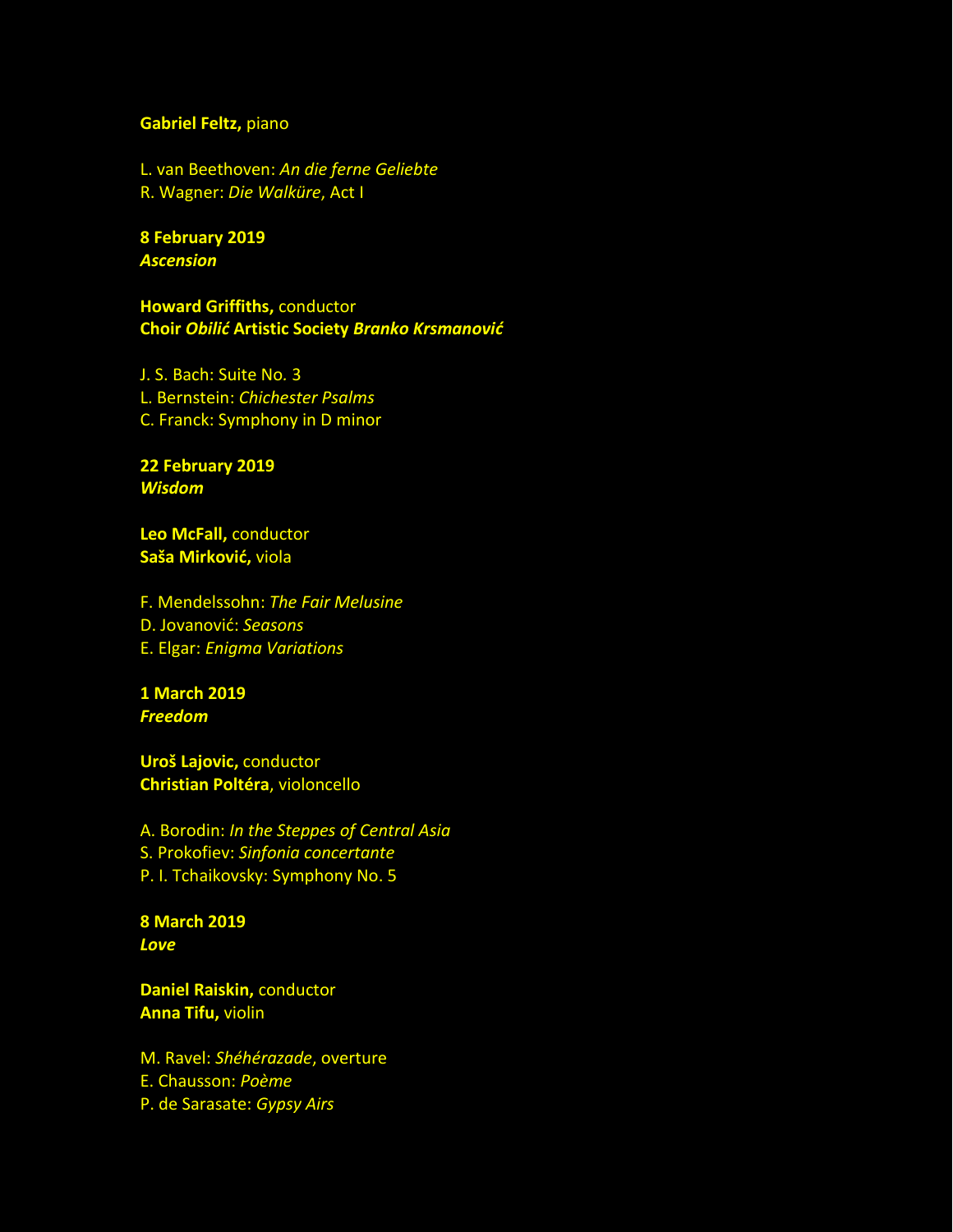F. Poulenc: *Les biches*, suite J. Offenbach: *Gaîté Parisienne,* suite

#### **15 March 2019**

*Wisdom Concert dedicated to the memory of Zoran Djindjić*

**Howard Griffiths,** conductor **Maja Bogdanović,** violoncello

Z. Hristić: *Dedication to Bach the God*  О. Golijov: *Azul* А. Scriabin: *Le Divin Poème*

**12 April 2019** *Darkness*

**Michail Jurowski,** conductor **Sofja Gülbadamova,** piano

M. Mussorgsky: *Night on Bald Mountain* А. Casella: *Scarlattiana* D. Shostakovich: Symphony No. 15

**19 April 2019** *Freedom*

**Gabriel Feltz,** conductor **Michael Martin Kofler,** flute **Jeannette Wernecke**, soprano

Ј. Sibelius: *Finlandia* C. Nielsen: Flute Concerto L. van Beethoven: *Egmont*

**10 May 2019** *Love*

**Fabrice Bollon,** conductor **Antti Siirala,** piano

B. Smetana: *The Bartered Bride,* overture Е. Grieg: Piano Concerto А. Schoenberg: *Pelleas and Melisande*